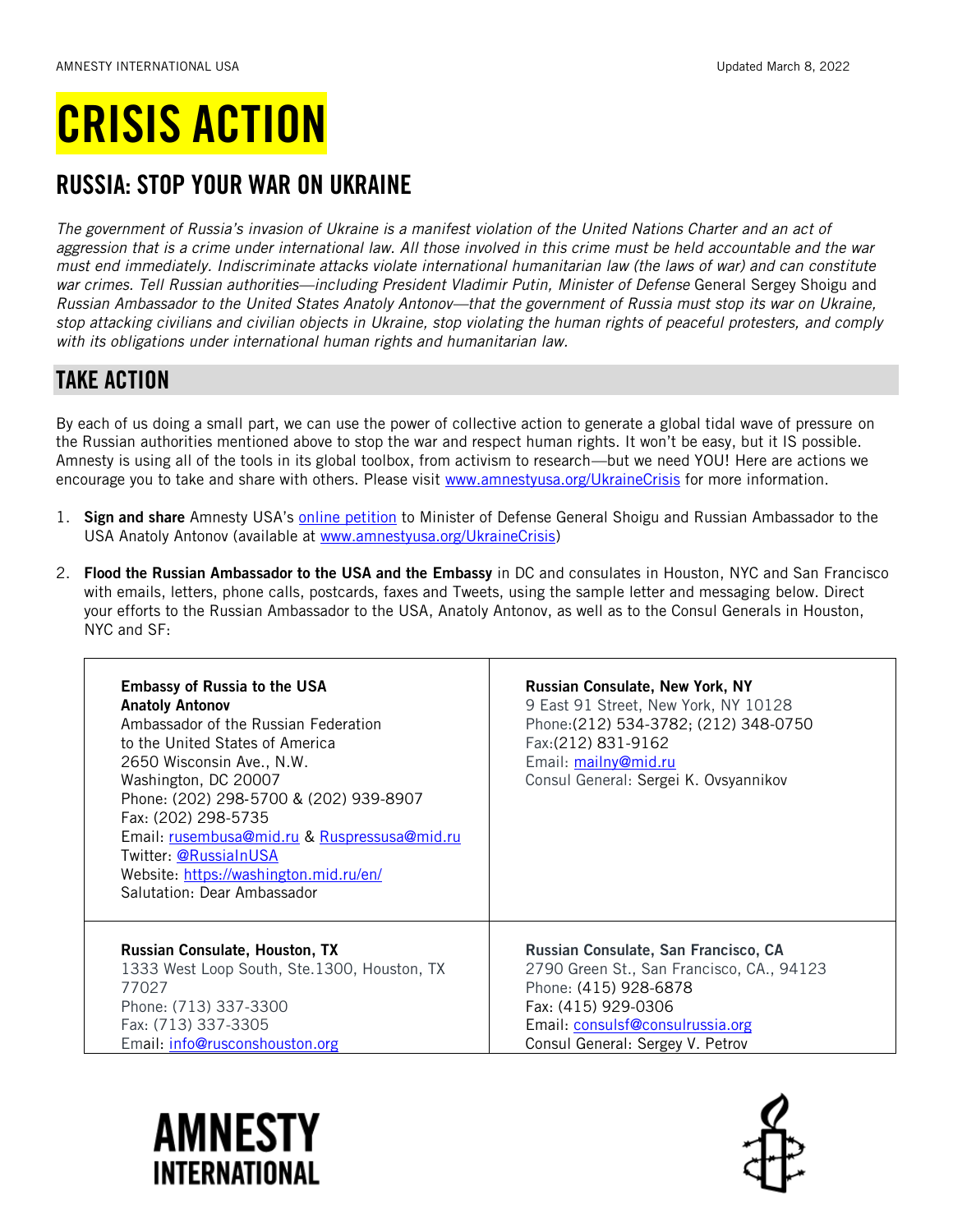Consul General: Alexander Zakharov

#### Sample message:

*Dear Ambassador,*

*The government of Russia's invasion of Ukraine is a manifest violation of the United Nations Charter and an act of aggression that is a crime under international law. All those involved in this crime must be held accountable and the war must end immediately.* 

*The Russian military's invasion of Ukraine has been marked by indiscriminate attacks on civilian areas and strikes on protected objects such as hospitals. Indiscriminate attacks violate international humanitarian law (the laws of war) and can constitute war crimes.*

*I urge you to do everything in your power to ensure that the government of Russia immediately ends its war on Ukraine, stops attacking civilians and civilian objects, stops carrying out indiscriminate attacks in violation of the laws of war and holds perpetrators to account, and stops arresting and violating the human rights of people in Russia who are peacefully protesting against the war.* 

*Sincerely,*

- 3. Organize and join protests: Demonstrations, protests, marches, and other visible actions are effective at getting attention of the media and people on social media, which can in turn add to the pressure Russian authorities on human rights. When organizing or attending such actions, please follow CDC protocols for protection against COVID-19. When organizing or attending actions with clothing or signs that identify you as part of Amnesty International, please use messaging that says: Russia: Stop Your War on Ukraine; Russia: Stop Attacking Civilians in Ukraine; or Stand with Ukraine. Invite your local media to cover the action and take and post lots of photos and videos on social media using the hashtag #StandWithUkraine. Please contact us for help with organizing events, alerting local media or any other questions: [campaigns@aiusa.org.](mailto:campaigns@aiusa.org)
- 4. Share on social media: Sharing information and actions on Twitter, Instagram, Tiktok, Facebook and other social media platforms is an effective way to engage and mobilize people, and put pressure on government officials. Please share content from the [@AmnestyUSA](https://twitter.com/amnestyusa) accounts and use the hashtag #StandWithUkraine.
- 5. Write a letter to the editor (LTE) or op-ed in your local paper: These are great ways to uplift human rights in your local media and we have this useful [LTE & Op-Ed Toolkit](https://www.amnestyusa.org/wp-content/uploads/2019/08/Guide-for-Writing-Op-Eds-and-LTEs-.pdf) to make it easy. Please refer to the sample letter above for guidance on what to write. If you need help, email us at [camaigns@aiusa.org.](mailto:camaigns@aiusa.org)
- 6. Get Creative! Share your ideas for creative actions and stunts with us at [campaigns@aiusa.org.](mailto:campaigns@aiusa.org)
- 7. Let us know the actions you took: Please email us at [campaigns@aiusa.org](mailto:campaigns@aiusa.org) to let us know the actions you took. It's important to report because we share the total number with the officials we are trying to persuade and the people we are trying to help.

#### ADDITIONAL INFORMATION

For more information, please visit [www.amnestyusa.org/UkraineCrisis](http://www.amnestyusa.org/UkraineCrisis) and refer to the following Amnesty documents:

March 3, 2022: Press Release: *Temporary Protection Is Needed for Everyone Fleeing Ukraine* <https://www.amnestyusa.org/press-releases/temporary-protection-is-needed-for-everyone-fleeing-ukraine/>